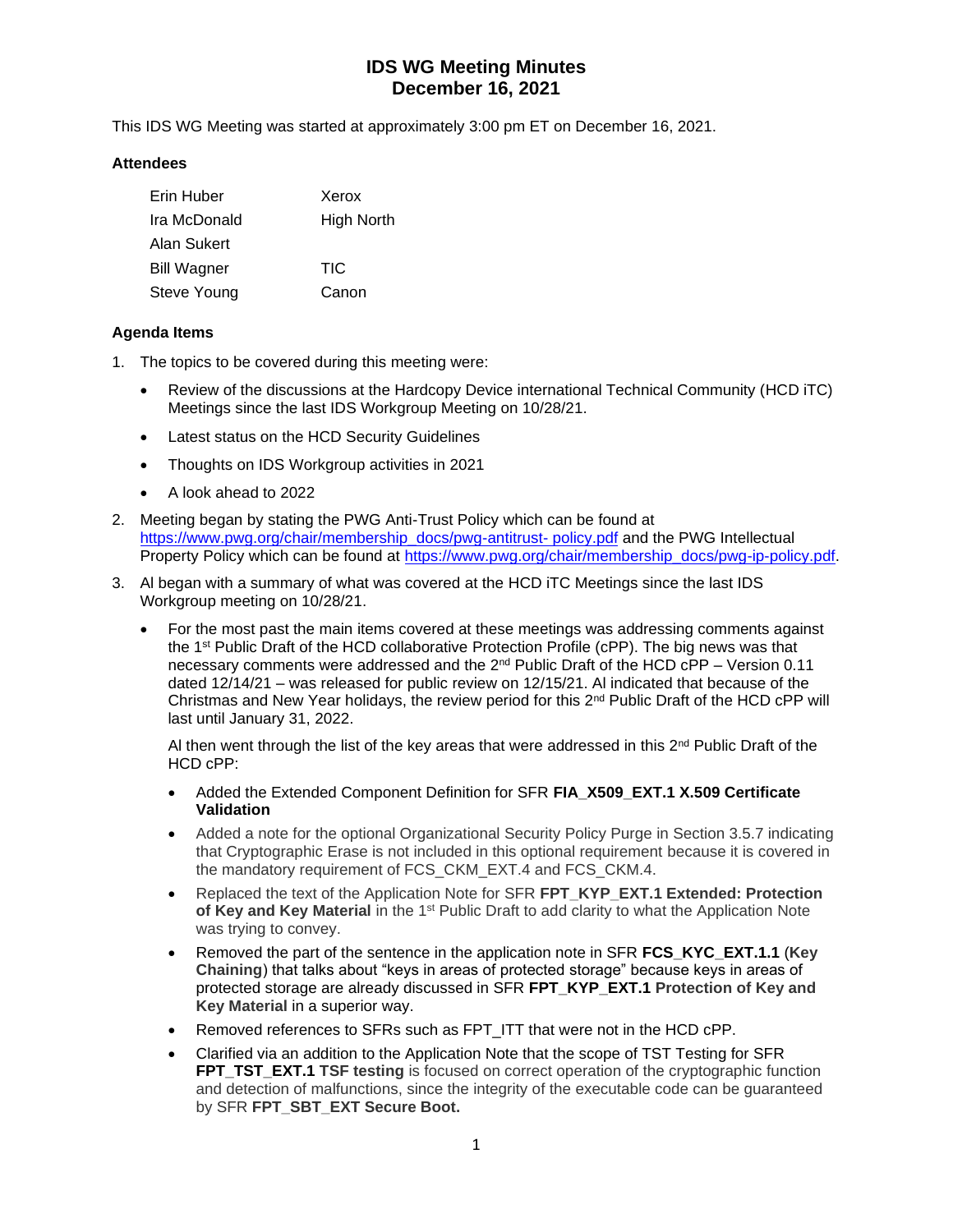- Corrected the Extended Component Definition for SFR FPT KYP EXT.1 Extended: **Protection of Key and Key Material.**
- Clarified that the requirement in SFR **FPT\_SBT\_EXT Secure Boot** to use the chain(s) of trust to confirm integrity of its firmware/software using one or more of the selected methods applies only at boot time.
- Clarified that support for TLS Mutual Authentication and DTLS Mutual Authentication, whether as a client or as a server, are optional in all cases.
- Corrected numerous incorrect references to Section and Table numbers and SFR names within the document.
	- Corrected the header information for many of the SFRs in the HCD cPP:
	- Security Objective(s) met
	- "selected in" for Selection-Based SFRs
	- Components "Hierarchical to"
	- SFR "Dependencies"
- Clarified that SFRs **FIA\_X509\_EXT.1 X.509 Certificate Validation and FIA\_X509\_EXT.2 X.509 Certificate Authentication** must be selected (they are both Selection-Based Requirements) if 'X,509 Certificate' is selected in **FPT\_TUD\_EXT.1.3 (Trusted Update).**
- Corrected the publication dates for the ISO/IEC Standard references in several of the cryptographic SFRs.
- Added AES bit selection option to **SFR FCS\_COP.1.1/StorageEncryption**

Al noted that none of these key areas were major technical issues.

• Al then reviewed the "Cryptographic Erase" issue that had been discussed at the 10/28/21 IDS Workgroup meeting. As a reminder, the issue revolves around the following statement in the Security Problem Definition (SPD) portion of the HCD cPP in the Organizational Security Policies section under the Image Overwrite (Optional) section:

Such customers desire that the image data be made unavailable by overwriting it with other data or by destroying its cryptographic key.

JISEC, the Japanese Scheme, submitted a comment against the  $1<sup>st</sup>$  Public Draft of the HCD cPP to remove this sentence. JISEC does not want Cryptographic Erase (CE) to be included in any of the discussions of Image Overwrite in either the SPD or in the FDP\_RIP.1/Overwrite SFR that is the SFR addressing image overwrite. JISEC's rationale is that CE, which is what self-encrypting nonvolatile storage devices like Self-Encrypting Drives (SEDs) use to make data on the drive irretrievable, is already adequately covered in the HCD cPP via the two "key destruction" SFRs – FCS CKM EXT.4 which requires that the encryption keys in these drives be destroyed when no longer required and FCS CKM.4 which provides the requirements as to how these encryption keys are to be destroyed.

Essentially the position of the Japanese and Korean Schemes was that the FDP\_RIP.1/PURGE SFR was not acceptable for wear-levelling devices because with CE there was a chance that user data could still be left after the CE was done. Both Schemes, however, would support the HCD iTC's development of a new SFR that could address the issue that didn't involve a "Purge" function.

The HCD iTC set up a CE subgroup which after several weeks of work finally came up with a solution. JISEC had wanted to eliminate Image Overwrite, but the HCD iTC convinced JISEC that US customers wanted Image Overwrite and were willing to pay extra for devices with HDD options that had Image Overwrite function.

The solution was the following new extended SFR **FDP\_WIPE\_EXT** Data Wiping:

**FPT\_WIPE\_EXT.1.1** The TSF shall ensure that any previous customer-supplied information content of a resource in non-volatile storage is made unavailable upon the request of an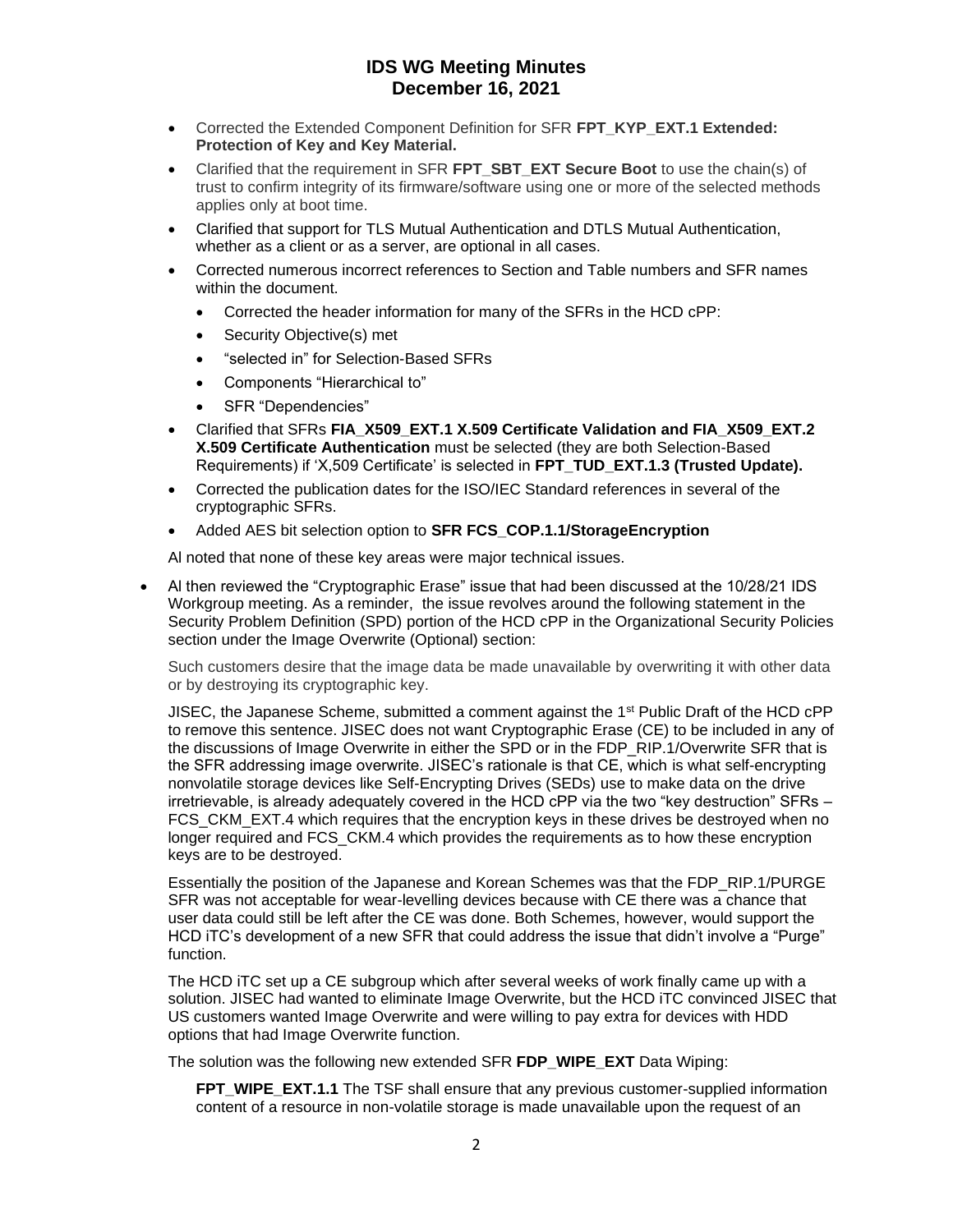Administrator to the following objects: [*D.USER, D.TSF*] using the following method(s): [**selection:**

- *logically addresses the storage location of the data and performs a [selection: single, [assignment: ST author defined multi-pass]] overwrite consisting of [selection: zeroes, ones, pseudo-random pattern, fixed value(s)],*
- *block erase,*
- *Cryptographic Erase,*
- *[assignment: media-specific method(s)]*

] that meets the following: [*no standard*].

### *Application Notes*

In this context, "Cryptographic Erase" encompasses any method that destroys the decryption key while leaving encrypted D.USER and/or D.TSF on the storage media. This would include, for example, some ATA commands that only destroy the key.

If the "overwrite" method is applied to any wear-leveling storage media, the ST author must assume that some encrypted D.USER and/or D.TSF remains on that storage media and perform the Assurance Activities accordingly.

The CE Subgroup also generated a set of Assurance Activities (AAs) that are included in Attachment 1. There were also some proposed additions to the TSS and Guidance Documentation Assurance Activities for **FDP\_RIP.1/Overwrite** to clarify that this SFR did not apply to TOEs that store user or TSF data on wear-levelling storage devices.

Bill noted that in the proposal presented to the HCD iTC there was explanatory paragraphs explaining the rationale for the changes to the **FDP\_RIP.1/Overwrite** AAs and the new **FDP\_WIPE\_EXT** Data Wiping SFR. He thought that explanatory text might be useful if it was included in the HCD cPP with each SFR. Al indicated he would bring that up with Kwangwoo Lee when he gets back after Jan 1st.

• Next Al went over some comments from ITSCC (the Korean Scheme) against the HCD Supporting Document that the HCD iTC had not yet reviewed. The important aspect of these ITSCC comments was that they were all against many of the cryptographic SFRs in the HCD cPP and they all requested additional testing of these SFRs, in many cases extensive additional testing.

Where this is a concern dates back to the current approved HCD PP that HCDs currently are certified against. That PP was a bi-national PP sponsored by the US and Japanese Schemes. The importance of that was that since NIAP (the US Scheme) sponsored the HCD PP, NIAP Policies applied to products certified against the HCD PP. Where that became an important advantage was NIAP Policy 5, which stated that if a Product had a current valid CAVP (NIST Cryptographic Algorithm Validation Program) certificate, testing a many of the cryptographic SFRs could be waived. Since cryptographic SFR testing in vey difficult, costly and timeconsuming, the ability to waive much if not all of that testing was a big advantage.

However, the HCD cPP effort is sponsored by the Japanese and Korean Schemes and not by NIAP. The question that the HCD iTC will need to get answered before the Final Draft gets released for public review is whether both Schemes will allow vendors the same latitude with respect to cryptographic SFR testing and CAVP certificates as was the case for the HCD PP. This is especially true given the additional testing ITSCC wants added to many of the cryptographic SFRs. If such latitude is not allowed vendors and evaluation labs will have to come up with the tools and resources to do the difficult cryptographic testing that formerly was waived.

• Lastly Al went through the current "official" schedule and gave his assessment of where the HCD iTC is against that schedule: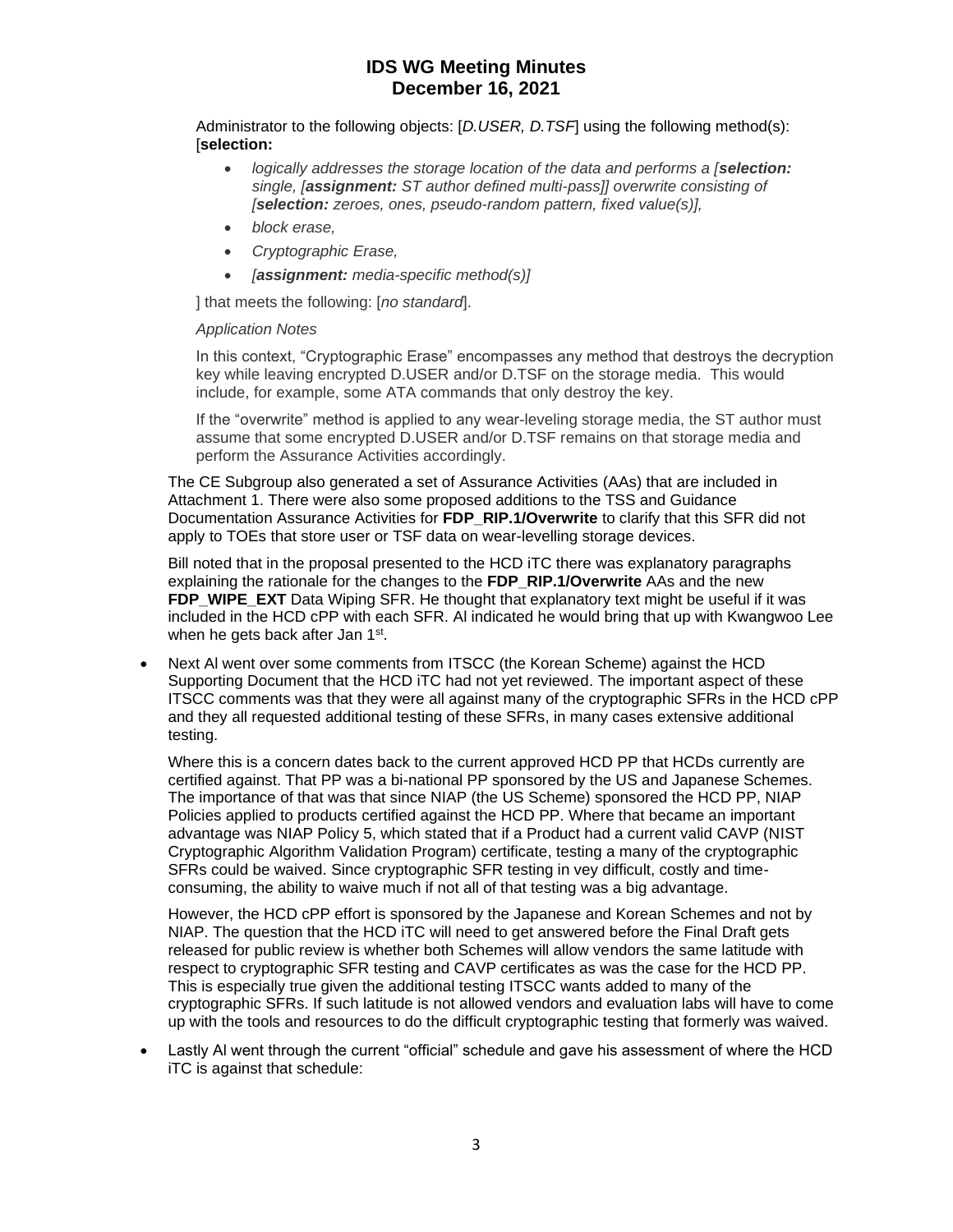- Release of the 2<sup>nd</sup> Public Drafts was scheduled for 12/1. The HCD cPP 2<sup>nd</sup> Public Draft was released on 12/15 so it is two weeks behind schedule. The HCD SD 2<sup>nd</sup> Public Draft is not nearly as ready for release because the HCD iTC is still reviewing comments against the 1<sup>st</sup> Public Draft of the HCD SD and the HCD iTC does not meet again until Jan 10<sup>th</sup>. Al's best guess is that the HCD SD 2<sup>nd</sup> Public Draft will be released around the end of January 2022, so it is running around 6 weeks behind the HCD cPP.
- Comments for the HCD cPP  $2^{nd}$  Public Draft are due by Jan  $31^{st}$ , against 2 weeks after the planned 1/15/22 date. Al felt that 2-week delay would probably remain, so he expected the Final Draft HCD cPP should be released around the end of March 2022.
- Assuming there will be a one-month review period for the HCD SD 2<sup>nd</sup> Public Draft, comments against that draft would be due around the end of February or 1<sup>st</sup> week of March 2022, around 6 weeks after the planned date. Assuming the 6-weeks lag Al would expect the Final Draft of the HCD SD to be released around the end of April 2022.
- Assuming both the HCD cPP and HCD SD will be published together, Al felt that based on the above his best guess was that both documents would be published sometime in June 2022.
- 4. Ira had to leave the meeting unexpectedly because of a power outage, but before he left he indicated he will have some free time in early 2022 so he expects to be able to work on the HCD Security Guidelines. So hopefully sometime towards the end of 1Q 2022 we might have an updated draft of the guidelines for the IDS Workgroup to review.
- 5. Since this is the last meeting of 2021, Al wanted to end the meeting with two things looking backwards at 2021 and looking forward to 2022 both from an IDS perspective.

Regarding 2021:

- Those present felt the IDS WG did a good job of tracking what was happening in the HCD iTC and the status of the HCD cPP/SD. They felt the meetings provided a good overview of what was happening at the HCD iTC meetings.
- Those present liked the extra topics that Al covered at the meetings like the ENISA Cryptographic Certification (EUCC) or the White House Cybersecurity Executive Order.
- Al was concerned about lack of attendance especially later in 2021. He even had to cancel a meeting because only 3 persons showed up. Steve mentioned he was the only one from Canon that attended IDS WG Meetings; we have sporadically had attendance at IDS WG meetings from representatives from Xerox, Lexmark and Ricoh.
- Al felt he was not getting enough support from the PWG SC in terms of attendance at IDS WG meetings.
- Overall, everyone felt it was a good year.

Regarding 2022:

- Bill and others are looking forward to Ira completing (or at least significantly updating) the HCD Security Guidelines.
- There was a suggestion that in addition to more special topics at the IDS Meetings that Al provide follow-up to the special topics from 2021 such as EUCC and the Cybersecurity Executive Order.
- Everyone felt there was a need for a Vice-Chair for the IDS WG so Al had a back-up. Al reinforced that idea since, being a retiree, there will come a time in the future – not in the near future – that he will decide to actually retire – and there will need to be someone to take over the IDS WG.
- IDS WG needs to continue to follow the HCD iTC and the status of the HCD cPP/SD, but Al still wants to start following other HCD standards activities that may be of interest to IDS members.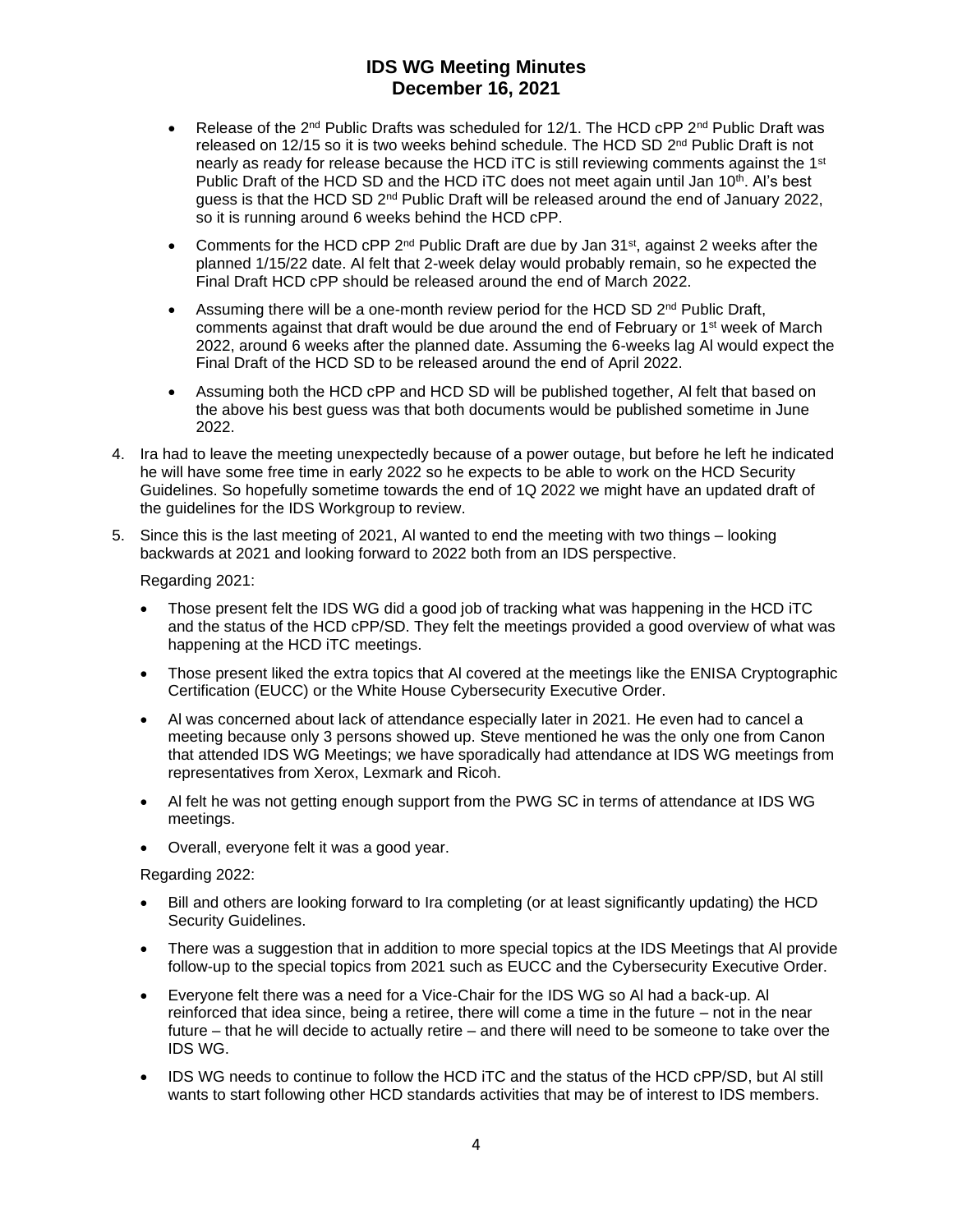### 6. **Actions:** None

### **Next Steps**

• The next IDS WG Meeting will be January 20, 2022 at 3:00P ET / 12:00N PT. Main topics will be review of the 1/10/22 and 1/18/22 HCD iTC Meetings and initial preparation for the February IDS Face-to-Face Meeting on February 10, 2022.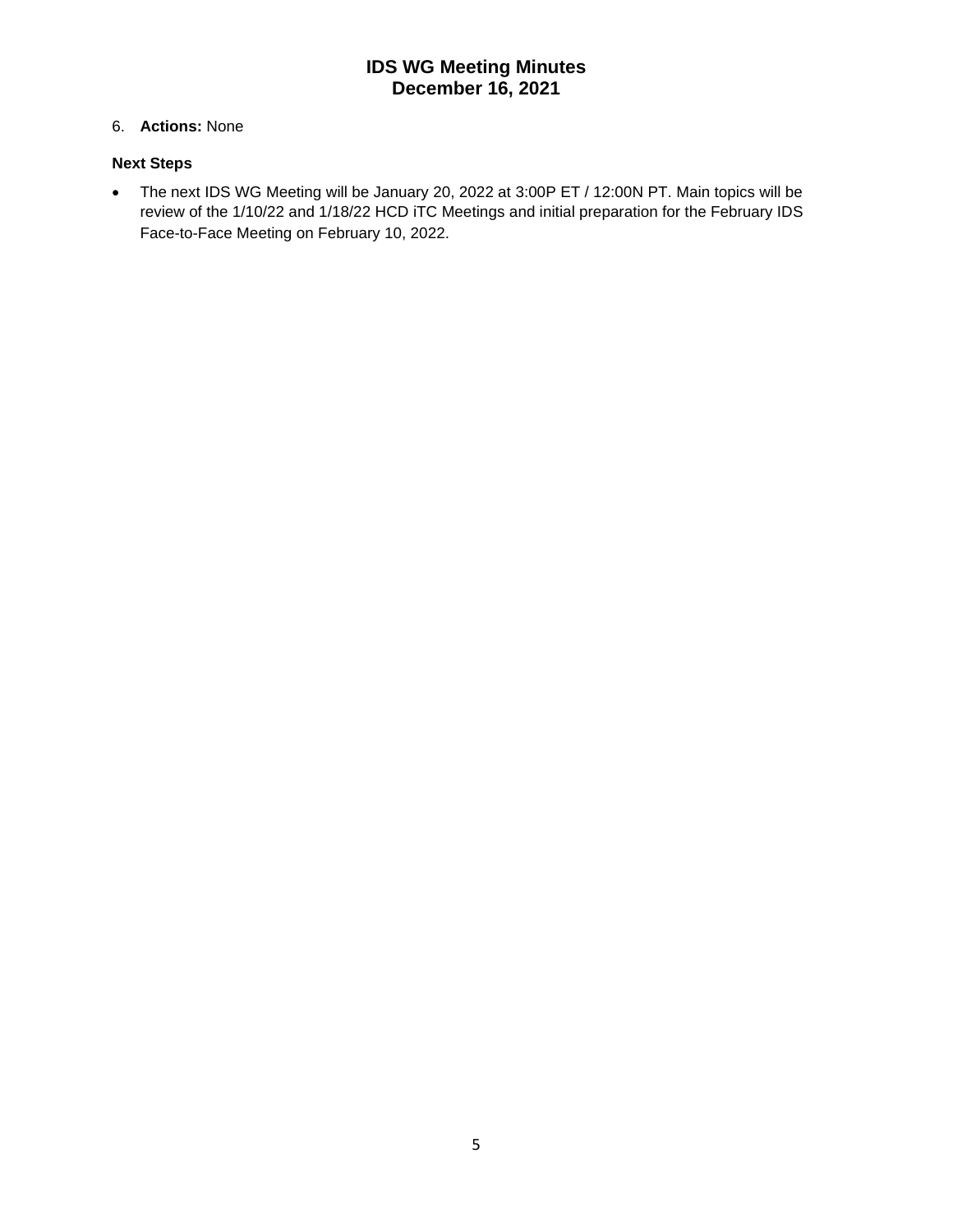### Attachment 1 FDP\_WIPE\_EXT ASSURANCE ACTIVITIES

The following AAs will be included in the HCD SD for SFR FDP\_WIPE\_EXT:

### *TSS*

The evaluator shall examine the TSS to ensure that the description is comprehensive in describing what customer-supplied data is to be wiped, where it is stored, and how it is made unavailable.

If the assignment for "media-specific methods" is selected, the evaluator shall ensure that the TSS describes the method in sufficient detail to determine whether any encrypted D.USER or D.TSF remains on the storage media.

If multiple methods are specified, the evaluator shall ensure that the description clearly states what methods are used for each type of storage and/or customer-supplied data.

Regardless of whether Cryptographic erase is implemented or not, the functional requirements FCS CKM.4 and FCS CKM EXT.4 are provided by the TOE. Thus, the evaluator shall check to ensure that this is clearly described in the TSS and the operational guidance.

### *Guidance*

The evaluator shall check to ensure that the operational guidance contains instructions for initiating the Wipe function.

The evaluator shall check to ensure that the operational guidance describes the type(s) of information that is wiped, and the method(s) used.

The evaluator shall check to ensure that the operational guidance describes the indication to administrators that the wipe is in progress (optional) and that the wipe completes.

If a wipe method is used that leaves any encrypted D.USER or D.TSF on the storage media, the evaluator shall check to ensure that the operational guidance includes a statement cautioning the user about that condition.

Regardless of whether Cryptographic erase is implemented or not, the functional requirements FCS CKM.4 and FCS CKM EXT.4 are provided by the TOE. Thus, the evaluator shall check to ensure that this is clearly described in the TSS and the operational guidance.

### *Tests*

Test 1: The evaluator shall perform the following steps to verify that a wipe function can be initiated by an authorized administrator and that the TOE provides feedback about the status of the wipe operation.

- 1. Submit a print job containing known text strings to the TOE and ensure it is not printed.
- 2. Initiate a wipe.
- 3. If the guidance documentation indicates that status information about the wipe operation is provided during the process, the evaluator shall verify that the status information is provided as described.
- 4. The evaluator shall verify that the indication of completion of the wipe operation is provided as described in the guidance documentation.

All the following tests are dependent on Test 1 being performed.

Test 2: [*Conditional: If the device remains in an operational state after the device is wiped*] The evaluator shall perform the following steps to verify that previously configured administrator accounts no longer grant access.

1. Use a local administrator access mechanism on the HCD to verify that logging in using a previously valid administrator account and password is not successful. If the HCD grants access without prompting for a password, this step is considered successful provided that this behavior is consistent with the installation procedures described in the guidance documentation.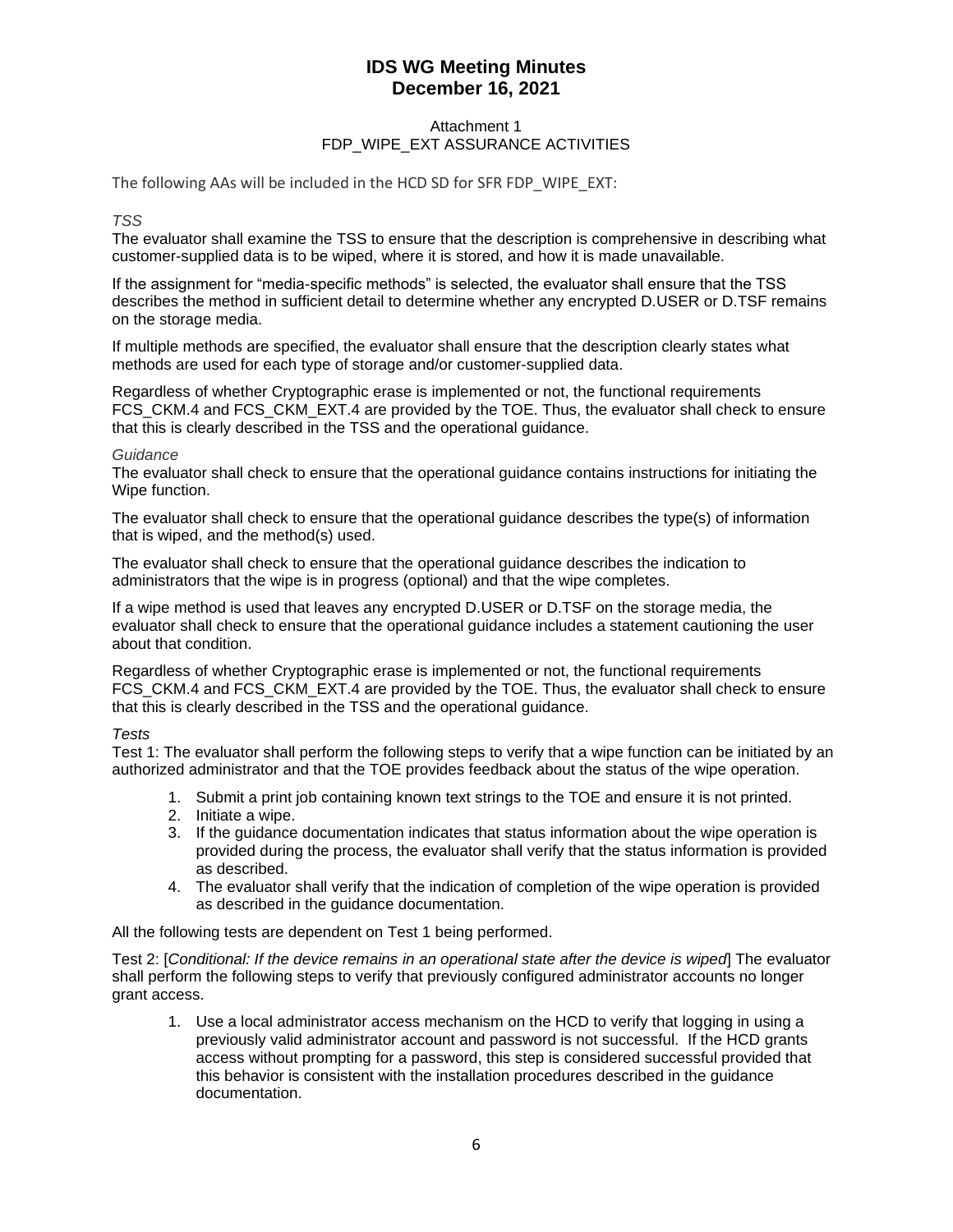2. Attempt to establish a remote administrator session using the previously configured network interface information for the TOE (i.e., protocol, IP address and port). The HCD should not respond to incoming IP traffic on its network interface.

Test 3: [*Conditional: If the wipe method causes all addressable locations of storage media used to hold D.USER or D.TSF to be set to a fixed pattern*] The evaluator shall verify that locations on the storage media available for D.USER and/or D.TSF have been set to the pattern specified in the SFR. This test may require forensic tools to be installed on the HCD, or for the storage media to be moved to a separate system equipped with forensic tools. At minimum, the evaluator shall examine the storage locations specified in the following table for the specified storage types.

| <b>Storage Media</b><br><b>Type</b>   | <b>Locations Examined</b>                                                                                                                                                                                                                                                                                                                                                                                                                                                                                                                                                                                                           |
|---------------------------------------|-------------------------------------------------------------------------------------------------------------------------------------------------------------------------------------------------------------------------------------------------------------------------------------------------------------------------------------------------------------------------------------------------------------------------------------------------------------------------------------------------------------------------------------------------------------------------------------------------------------------------------------|
| Magnetic Media                        | 1. First 2049 sectors of the disk<br>2. 129 sectors before and after the middle of the disk, including the middle<br>sector<br>3. Last 1025 sectors of the disk<br>10 separate sectors chosen by the tester at random in the remaining area of<br>4.<br>the disk<br>5. If the disk has over 268,435,456 sectors (28-bit Logical Block Addressing<br>(LBA) limit) then sectors 268,435,327 to 268,435,585 sectors of the disk<br>6. If the disk has over 4,294,967,296 sectors (32-bit LBA limit) then sectors<br>4,294,967,167 to 4,294,967,425 sectors of the disk<br>7. Sectors that the tester believes should be tested, if any |
| Wear-Leveling<br>Media (e.g.,<br>SSD) | 1. First 2049 sectors of the disk<br>2. 129 sectors before and after the middle of the disk, including the middle<br>sector<br>3. Last 1025 sectors of the disk<br>10 separate sectors chosen by the tester at random in the remaining area of<br>4.<br>the disk<br>5. If the disk has over 268,435,456 sectors (28-bit Logical Block Addressing<br>(LBA) limit) then sectors 268,435,327 to 268,435,585 sectors of the disk<br>6. If the disk has over 4,294,967,296 sectors (32-bit LBA limit) then sectors<br>4,294,967,167 to 4,294,967,425 sectors of the disk<br>7. Sectors that the tester believes should be tested, if any |

Test 4: [*Conditional: If the wipe method leaves encrypted D.USER and/or D.TSF on the storage media*] The evaluator shall verify that the appropriate keys according to the KMD description required by FCS\_CKM\_EXT.4 has been destructed in the method described in Tests Assurance Activity of FCS\_CKM.4.

Test 5: The evaluator shall verify that known text strings for D.USER and D.TSF are not found on the storage media. This test may require special tools to be installed on the TOE, or for the storage media to be moved to a separate system equipped with special tools, provided by the TOE developer if necessary. The evaluator shall examine the storage media specified in the following table for the specified data.

| Data Type | <b>Search Patterns</b>                                                                                                                                                                                                                                                                                                      |
|-----------|-----------------------------------------------------------------------------------------------------------------------------------------------------------------------------------------------------------------------------------------------------------------------------------------------------------------------------|
| D.USER    | Known text from the print job that was submitted to the TOE prior to the wipe being<br>performed                                                                                                                                                                                                                            |
| D.TSF     | 1. The ASCII representation of the IP address assigned to the TOE when it was<br>in operation<br>2. The hexadecimal representation of the IP address assigned to the TOE<br>when it was in operation<br>3. The ASCII representation of an administrator account that was configured for<br>the TOE when it was in operation |